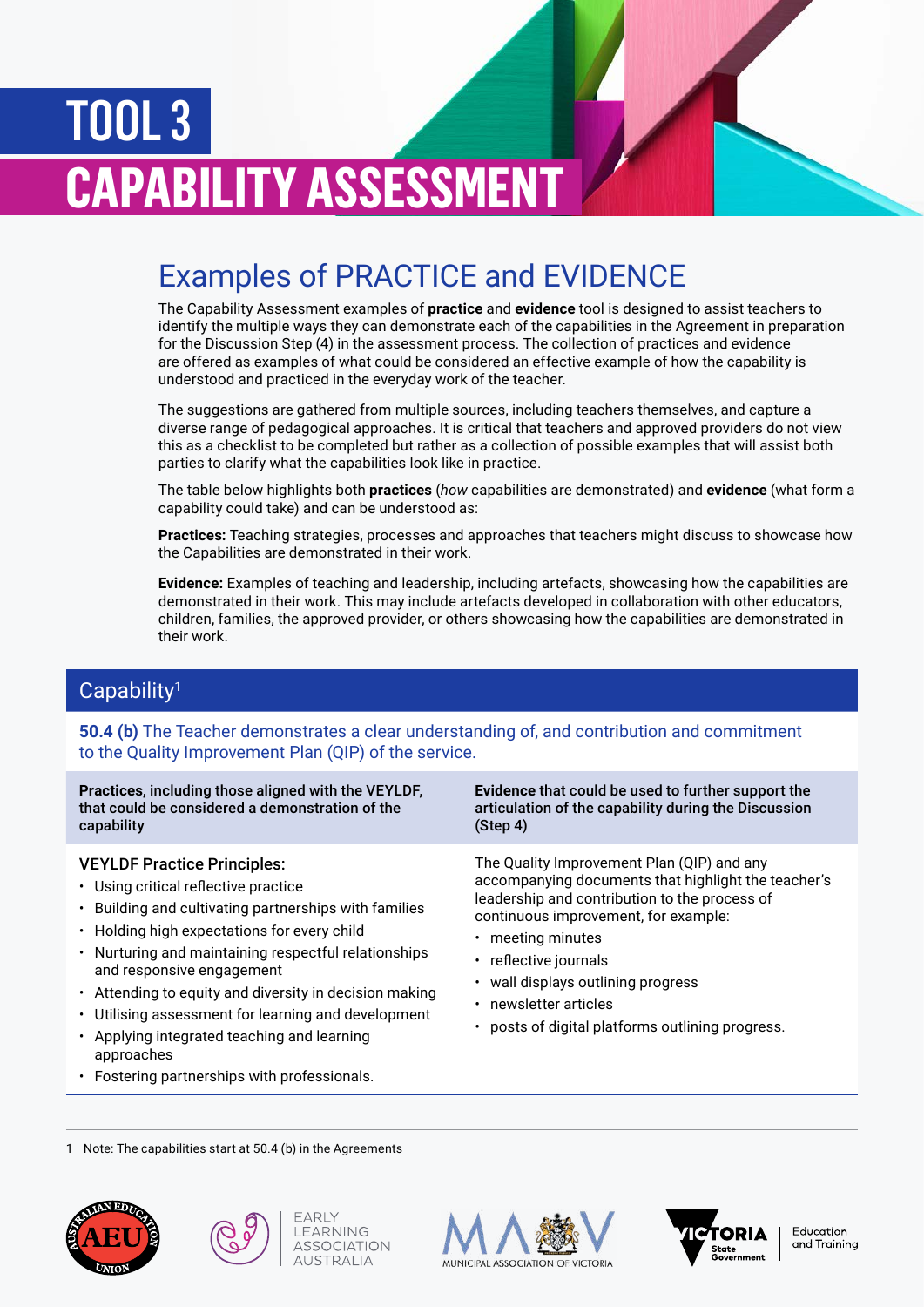**50.4 (c)** The Teacher must demonstrate a well-developed level of understanding of and developing capabilities relevant to the roles and responsibilities and professional standards of a Level 3 teacher in the following areas:

i. Pedagogical excellence and expert teaching skills;

Practices, including those aligned with the VEYLDF, that could be considered a demonstration of the capability Evidence that could be used to further support the articulation of the capability during the Discussion (Step 4) VEYLDF Practice Principles: • Using critical reflective practice • Building and cultivating partnerships with families • Holding high expectations for every child • Nurturing and maintaining respectful relationships and responsive engagement • Attending to equity and diversity in decision making • Utilising assessment for learning and development **Program documentation** reflecting an understanding of individual children's learning and contemporary perspectives on how children learn and grow, including: • Observations of children's learning • Reflection journals or diaries that show evolving understanding of critical reflection through theory, • Research and use of the frameworks • The program or curriculum plan as communicated to families and educators

- Applying integrated teaching and learning approaches
- Fostering partnerships with professionals.

Other practices might include:

- Educational leadership  $-$  guiding and supporting educators to enhance families understanding about play-based learning, and the importance of early childhood learning
- Reviewing, promoting, and enacting the service philosophy
- Implementation of Reconciliation Action Plan
- Demonstrating cultural responsiveness
- Welcoming families and educators from diverse cultural and linguistic backgrounds and incorporating these perspectives into the program
- Building collaborative partnerships with families and other service providers such as allied health professionals
- Implementing program planning and curriculum design and delivery in line with contemporary research evidence and the expectations of the standards and frameworks
- Developing planning documentation and curriculum guidance for diverse audiences
- Demonstrating a suite of teaching practice intentional teaching practices promoting inclusive practices
- Building respectful and collaborative relationships with all children to capture their perspectives and support them to learn and grow.

• Other program records and documentation (including digital documentation).

Development Statements

• Individualised learning plans

• Group learning plans

#### Communications

• Correspondence with educators and families about innovative programs and curriculum.

• A program designed for a particular program, for example, bush kinder pr the language program

• Learning stories and samples of children's work that show how children are engaged in learning programs and how they have input into the planning process • Assessment documentation, for example, Early ABLES assessments, Transition Learning and

#### Meeting documentation

- Meeting schedules that highlight innovations
- Minutes, notes, or reflections, including those with families, educators, team leaders, nominated supervisors, and other professionals.

#### Service philosophy

• Documentation that notes how the philosophy was developed, communicated, and utilised.

#### Data collection

- Enrolment and orientation documentation from children and families
- Surveys and results from educators and families
- Other feedback from families.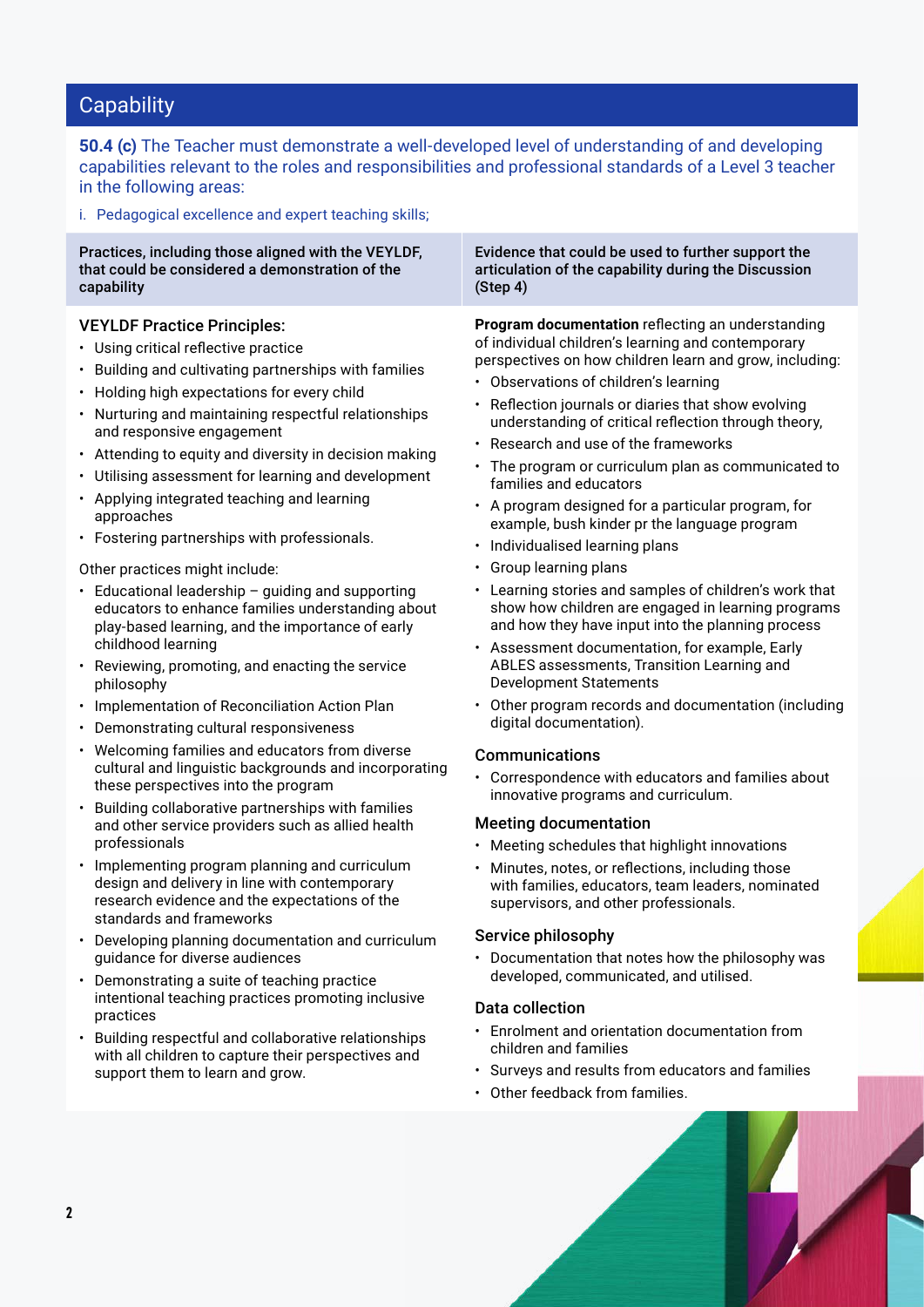**50.4 (c)** The Teacher must demonstrate a well-developed level of understanding of and developing capabilities relevant to the roles and responsibilities and professional standards of a Level 3 teacher in the following areas:

i. Pedagogical excellence and expert teaching skills;

Practices, including those aligned with the VEYLDF, that could be considered a demonstration of the capability Evidence that could be used to further support the articulation of the capability during the Discussion (Step 4) • Involving families in collaborative discussion and open communication to plan learning and development opportunities for children • Assessing children's learning and development using quality teaching practice and evidence-based approaches • Using reflective practice to develop teaching strategies that more effectively respond to children's diverse needs and interests. The Reconciliation Action Plan • The plan and accompanying documentation and/or the Narragunnawali Plan. School readiness funding • Plan tool • Progress notes • Notes following participation in menu items. Professional learning • Notes and slides from professional learning opportunities

• Presentation made to other educators following professional learning opportunities.

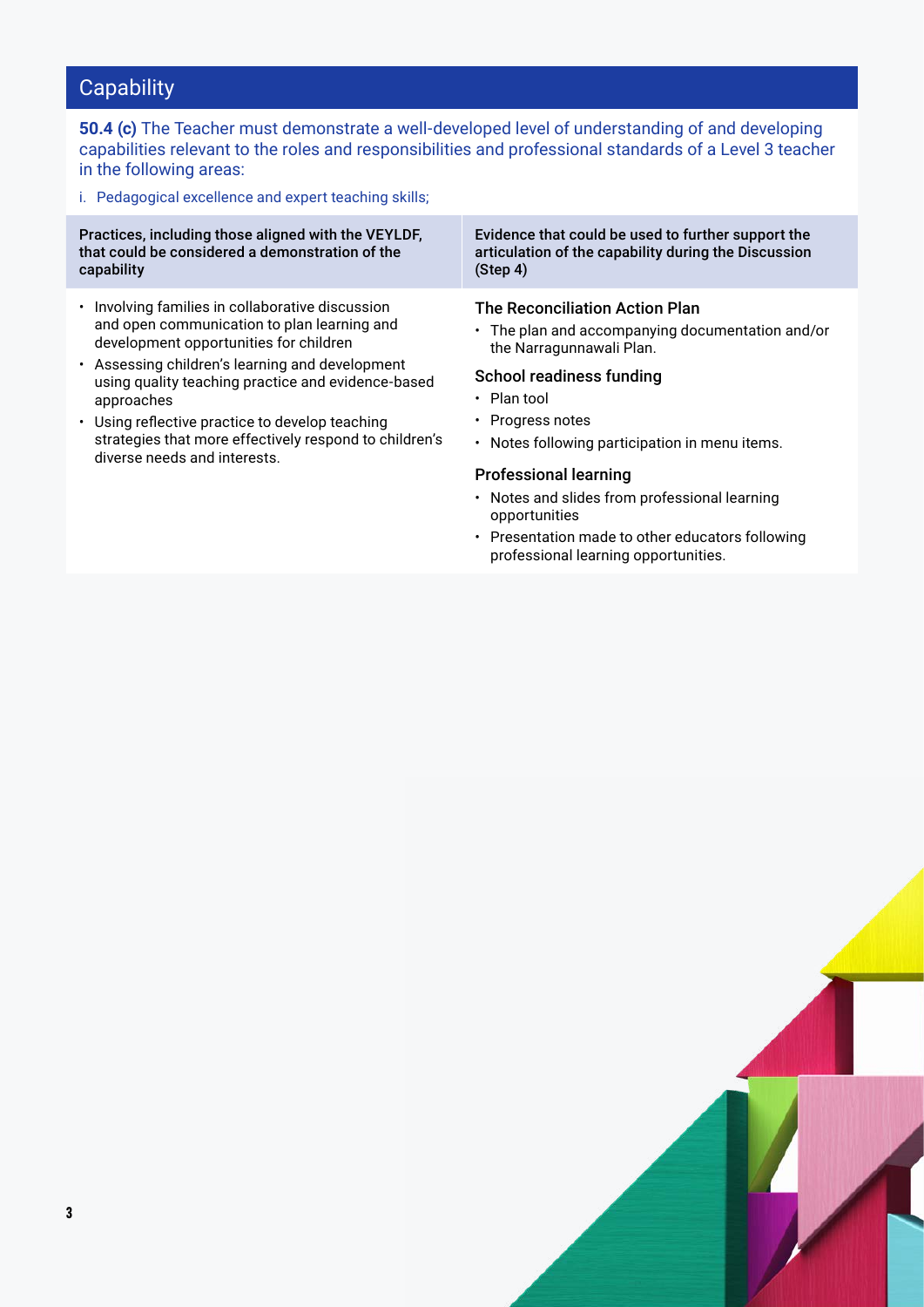**50.4 (c)** The Teacher must demonstrate a well-developed level of understanding of and developing capabilities relevant to the roles and responsibilities and professional standards of a Level 3 teacher in the following areas:

ii. Comprehensive knowledge and practice in developing innovative programs and curriculum;

| Practices, including those aligned with the VEYLDF,<br>that could be considered a demonstration of the<br>capability                                                                                                                                                                                                                                                                                                                                                                                                                                                                                                                                                                                                                                                                                                                                                                                                                                                                                                                                                                                                                                                                                                                                                                                                                                                                                                                                                                                                                                                                                                                                                                         | Evidence that could be used to further support the<br>articulation of the capability during the Discussion<br>(Step 4)                                                                                                                                                                                                                                                                                                                                                                                                                                                                                                                                                                                                                                                                                                                                                                                                                                                                                                                                                                                                                                                                                                                                                                                                                                                                                                                                                                                                                                                                                                                                                                         |
|----------------------------------------------------------------------------------------------------------------------------------------------------------------------------------------------------------------------------------------------------------------------------------------------------------------------------------------------------------------------------------------------------------------------------------------------------------------------------------------------------------------------------------------------------------------------------------------------------------------------------------------------------------------------------------------------------------------------------------------------------------------------------------------------------------------------------------------------------------------------------------------------------------------------------------------------------------------------------------------------------------------------------------------------------------------------------------------------------------------------------------------------------------------------------------------------------------------------------------------------------------------------------------------------------------------------------------------------------------------------------------------------------------------------------------------------------------------------------------------------------------------------------------------------------------------------------------------------------------------------------------------------------------------------------------------------|------------------------------------------------------------------------------------------------------------------------------------------------------------------------------------------------------------------------------------------------------------------------------------------------------------------------------------------------------------------------------------------------------------------------------------------------------------------------------------------------------------------------------------------------------------------------------------------------------------------------------------------------------------------------------------------------------------------------------------------------------------------------------------------------------------------------------------------------------------------------------------------------------------------------------------------------------------------------------------------------------------------------------------------------------------------------------------------------------------------------------------------------------------------------------------------------------------------------------------------------------------------------------------------------------------------------------------------------------------------------------------------------------------------------------------------------------------------------------------------------------------------------------------------------------------------------------------------------------------------------------------------------------------------------------------------------|
| <b>VEYLDF Practice Principles:</b><br>• Using critical reflective practice<br>• Building and cultivating partnerships with families<br>• Holding high expectations for every child<br>• Nurturing and maintaining respectful relationships<br>and responsive engagement<br>• Attending to equity and diversity in decision making<br>• Utilising assessment for learning and development<br>• Applying integrated teaching and learning<br>approaches<br>• Fostering partnerships with professionals.<br>Other practices might include:<br>• Developing and implementing new programs that<br>respond to the children, families, and community of<br>the service, for example, nature programs, outdoor or<br>community-based programs<br>• Participating in trials or pilots of new programs or<br>initiatives that have been<br>Initiating participation in externally developed<br>programs that target specific community outcomes,<br>for example, a junior ranger program or local<br>community health program.<br>• Designing and implementing remote learning<br>programs<br>Developing and implementing a transition to school<br>programs, for example, school buddies reading,<br>professional learning opportunities with school<br>colleagues<br>• Creating opportunities for diverse participation in<br>policy and philosophy development<br>• Leading a staff or trainee mentoring program<br>• Adapting existing programs to respond to changing<br>circumstances (for example, COVID timetabling or<br>bushfire risk)<br>• Collaborating to deliver joint initiatives with<br>community groups, for example, the Men's Shed,<br>aged care facility or neighbourhood house. | Program documentation reflecting a comprehensive<br>knowledge, understanding of the practice of developing<br>innovative programs and curriculum, including:<br>• Observations of children's learning while engaged in<br>innovative programs or curriculum<br>Reflection journals or diaries that show practice of<br>٠<br>developing innovative programs and curriculum,<br>• Research and use of the frameworks that highlight<br>the use of innovative approaches<br>• The program or curriculum plan as communicated to<br>families and educators<br>• A program designed for a particular program<br>• Learning stories and samples of children's work<br>that show how children are engaged in innovative<br>programs and curriculum<br>• Other program records and documentation (including<br>digital documentation).<br><b>Communications</b><br>• Correspondence with educators and families about<br>innovative programs and curriculum.<br><b>Meeting documentation</b><br>Meeting schedules that highlight innovations<br>٠<br>Minutes, notes, or reflections, including those<br>with families, educators, team leaders, nominated<br>supervisors, and other professionals that show the<br>practice of developing innovative programs and<br>curriculum.<br>Service philosophy<br>• Documentation that notes how the philosophy was<br>developed, communicated, and utilised in innovative<br>ways.<br><b>Data collection</b><br>• Surveys and results from educators and families<br>that offer feedback about the practice of developing<br>innovative programs and curriculum.<br><b>The Reconciliation Action Plan</b><br>• The plan and accompanying documentation and/or |
|                                                                                                                                                                                                                                                                                                                                                                                                                                                                                                                                                                                                                                                                                                                                                                                                                                                                                                                                                                                                                                                                                                                                                                                                                                                                                                                                                                                                                                                                                                                                                                                                                                                                                              | the Narragunnawali Plan.<br><b>Professional learning</b>                                                                                                                                                                                                                                                                                                                                                                                                                                                                                                                                                                                                                                                                                                                                                                                                                                                                                                                                                                                                                                                                                                                                                                                                                                                                                                                                                                                                                                                                                                                                                                                                                                       |

• Notes and slides from professional learning opportunities that are considered innovative.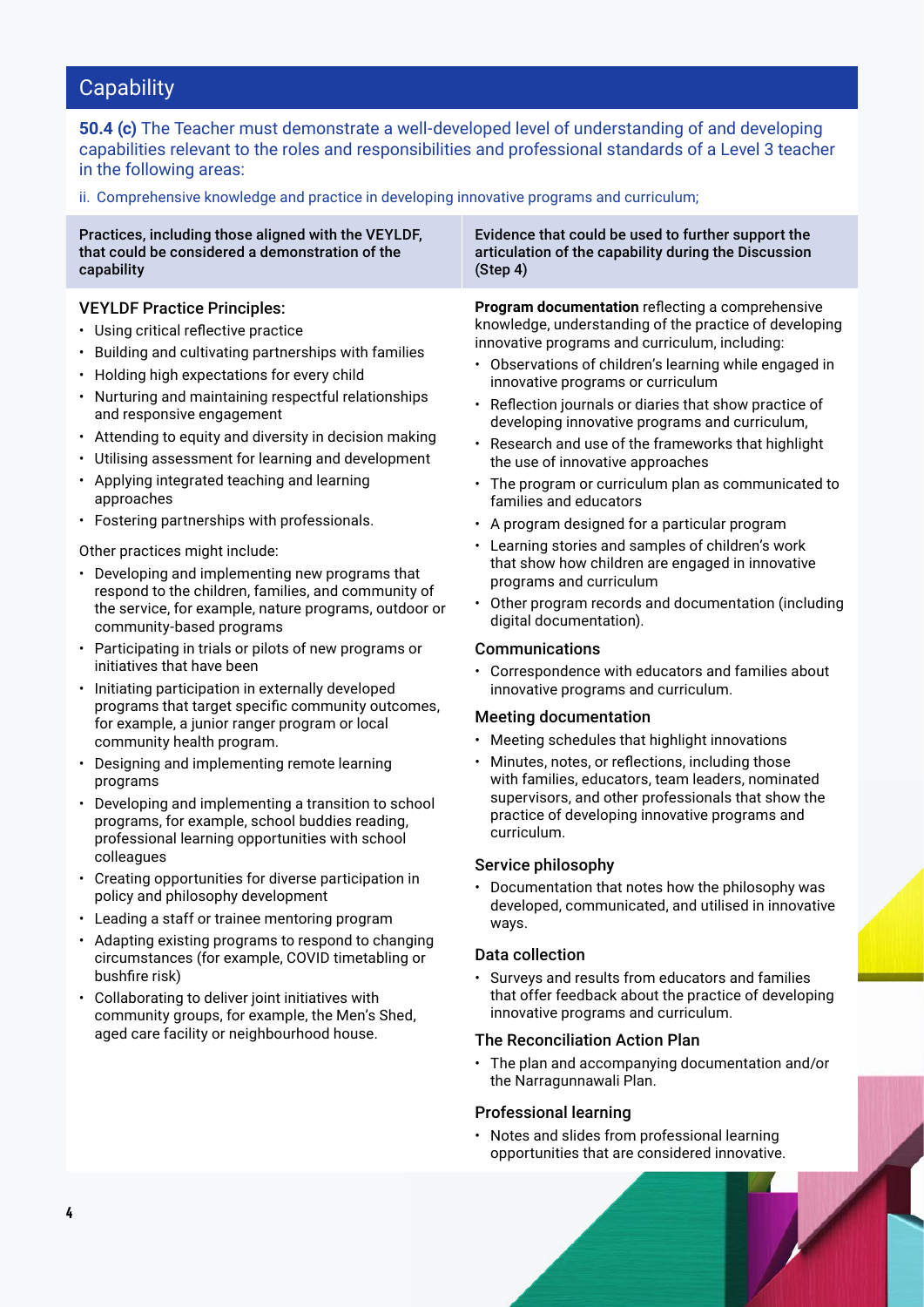**50.4 (c)** The Teacher must demonstrate a well-developed level of understanding of and developing capabilities relevant to the roles and responsibilities and professional standards of a Level 3 teacher in the following areas:

iii. An ability to respond to emerging trends and issues within early childhood education, their service and community;

Practices including those aligned with the VEYLDF, that could be considered a demonstration of the capability

#### VEYLDF Practice Principles:

- Using critical reflective practice
- Building and cultivating partnerships with families
- Nurturing and maintaining respectful relationships and responsive engagement
- Attending to equity and diversity in decision making
- Utilising assessment for learning and development
- Applying integrated teaching and learning approaches
- Fostering partnerships with professionals.
- Other practices might include:
- Monitoring and responding to trends and emerging issues
- Sourcing and subscribing to information updates and research trends
- Participating in local networks
- Contributing to working groups and initiatives with the Department of Education and Training and local government
- Participating in conversations with local school leaders
- Participating in discussion and forums with allied health professionals
- Participating in reviews of community health initiatives
- Collaborating with First Nations community organisations
- Collaborating with local community organisations
- Initiating data collection about emerging trends in the community and with potential families
- Participating in professional learning opportunities
- Engaging and leading critical reflection about contemporary issues in early childhood education
- Reading and critically reflecting on contemporary research to enhance programs and practices.

Evidence that could be used to further support the articulation of the capability during the Discussion (Step 4)

**Program documentation** reflecting an understanding of emerging trends and issues within early childhood education, their service and community, including:

- Observations of children's learning
- Reflection journals or diaries that show evolving understanding
- Research and use of the frameworks
- The program or curriculum plan as communicated to families and educators
- A program designed for a particular program, for example, bush kinder or the language program
- Individualised learning plans
- Group learning plans
- Learning stories and samples of children's work that show how to respond to emerging trends and issues within early childhood education, their service and community
- Assessment documentation, for example, Early ABLES assessments, Transition Learning and Development Statements
- Other program records and documentation (including digital documentation).

#### Communications

- Correspondence with educators, approved provider, families, and the community responding to emerging trends and issues within early childhood education, their service and community, for example, newsletters or emails
- Information and documentation development and shared with families to support understanding of emerging issues.

#### Meeting documentation

- Meeting schedules that show how emerging trends and issues are managed
- Minutes, notes, or reflections, including those with families, educators, team leaders, nominated supervisors, and other professionals that indicate how teachers respond to emerging trends and issues within early childhood education, their service and community.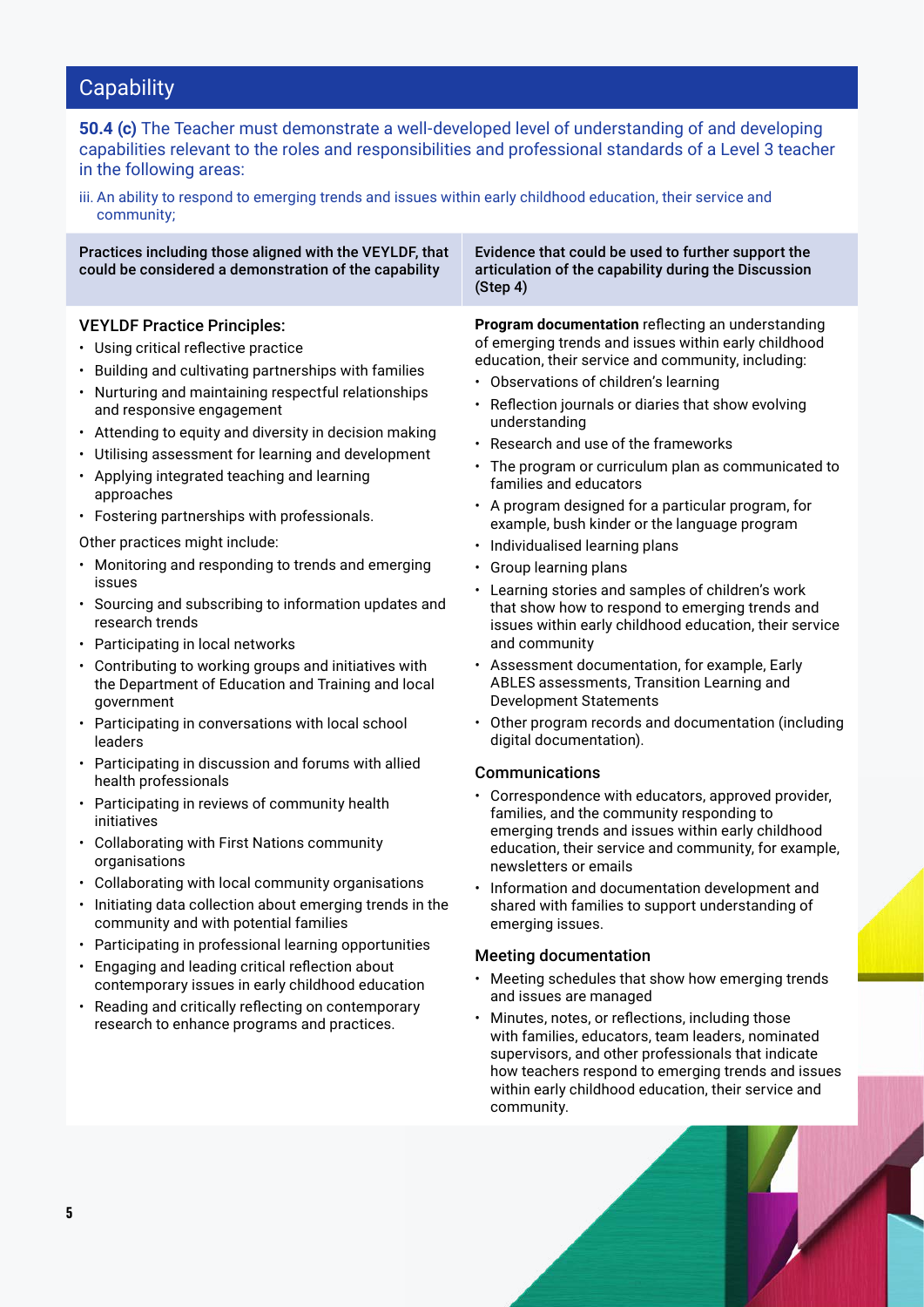**50.4 (c)** The Teacher must demonstrate a well-developed level of understanding of and developing capabilities relevant to the roles and responsibilities and professional standards of a Level 3 teacher in the following areas:

iii. An ability to respond to emerging trends and issues within early childhood education, their service and community;

| Practices including those aligned with the VEYLDF, that<br>could be considered a demonstration of the capability | Evidence that could be used to further support the<br>articulation of the capability during the Discussion<br>(Step 4)                                                                                                                                                                                                                                                                                                                                                                                                                                                                                                                                                                                                                                                                                                                                                                                                                                                                                                                                                                                                                                                                                                                                                                                                                                                                        |  |
|------------------------------------------------------------------------------------------------------------------|-----------------------------------------------------------------------------------------------------------------------------------------------------------------------------------------------------------------------------------------------------------------------------------------------------------------------------------------------------------------------------------------------------------------------------------------------------------------------------------------------------------------------------------------------------------------------------------------------------------------------------------------------------------------------------------------------------------------------------------------------------------------------------------------------------------------------------------------------------------------------------------------------------------------------------------------------------------------------------------------------------------------------------------------------------------------------------------------------------------------------------------------------------------------------------------------------------------------------------------------------------------------------------------------------------------------------------------------------------------------------------------------------|--|
|                                                                                                                  | Data collection<br>• Surveys and results from educators and families<br>that demonstrate how emerging trends and issues<br>within early childhood education, their service and<br>community are understood.<br><b>The Reconciliation Action Plan</b><br>• The plan and accompanying documentation and/or<br>the Narragunnawali Plan.<br><b>School readiness funding</b><br>• Planning tool that shows emerging trends and issues<br>within the community<br>• Progress notes following participation in menu items.<br><b>Professional learning</b><br>• Notes and slides from professional learning<br>opportunities that indicates an understanding of<br>emerging trends and issues within early childhood<br>education, their service and community<br>• Presentation made to other educators following<br>professional learning opportunities<br>• Attendance and engagement at key forums and<br>meetings where emerging trends and issues<br>within early childhood education, their service and<br>community are discussed.<br>Program development<br>• Responses to emerging trends and issues within<br>early childhood education, including policy direction<br>• Plans to manage or implement changes, for example,<br>an updated COVID Safe Plan or fire evacuation plan<br>• Responding to external requirements, for example,<br>updating new regulations, mandatory reporting |  |
|                                                                                                                  |                                                                                                                                                                                                                                                                                                                                                                                                                                                                                                                                                                                                                                                                                                                                                                                                                                                                                                                                                                                                                                                                                                                                                                                                                                                                                                                                                                                               |  |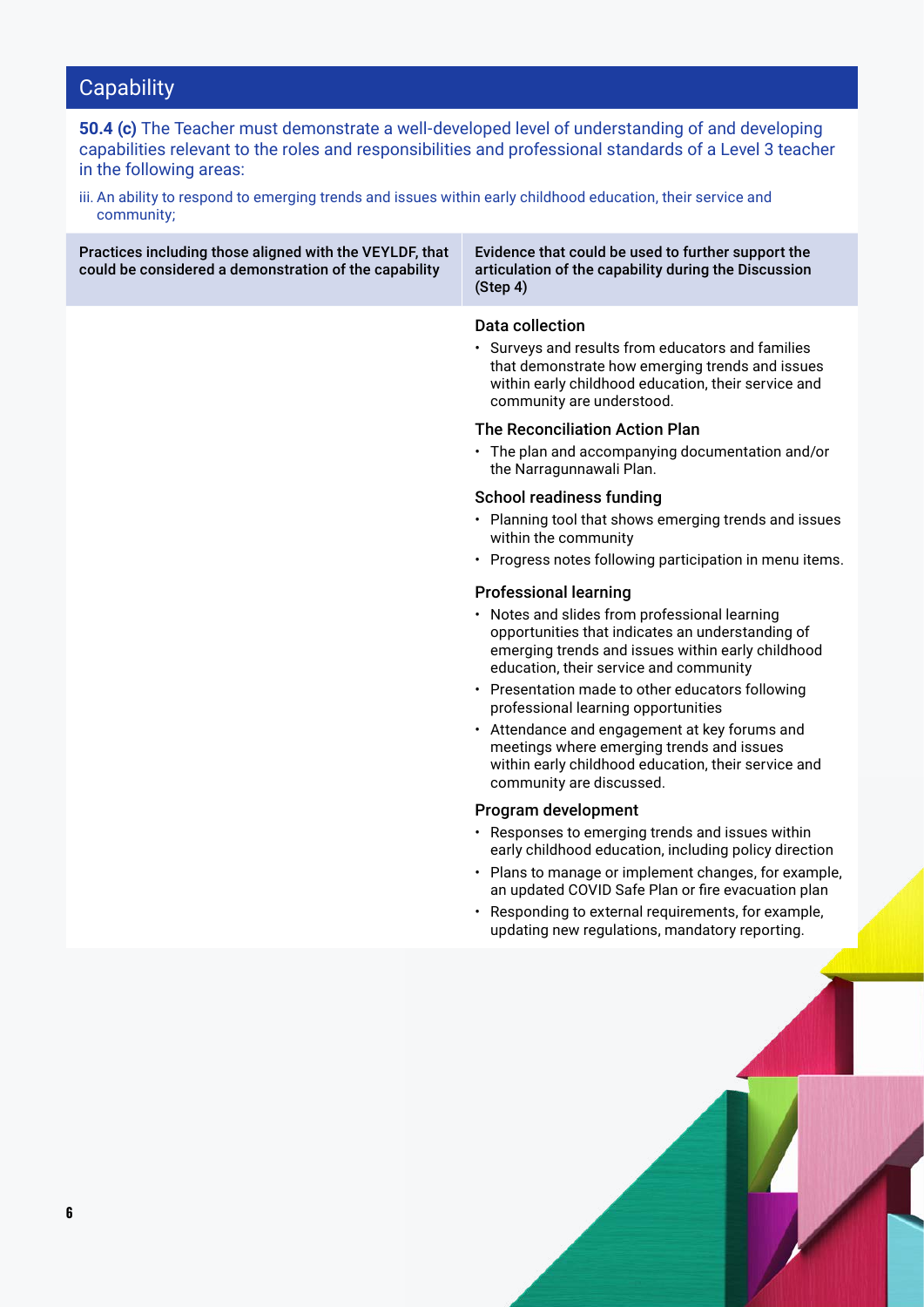**50.4 (c)** The Teacher must demonstrate a well-developed level of understanding of and developing capabilities relevant to the roles and responsibilities and professional standards of a Level 3 teacher in the following areas:

iv. Provision of leadership and role modelling to other early childhood staff within the service;

| Practices including those aligned with the VEYLDF, that<br>could be considered a demonstration of the capability                                                                                                                                                                                                                                                                                                                        | Evidence that could be used to further support the<br>articulation of the capability during the Discussion<br>(Step 4)                                                                                                                                                                                                                                                                                            |
|-----------------------------------------------------------------------------------------------------------------------------------------------------------------------------------------------------------------------------------------------------------------------------------------------------------------------------------------------------------------------------------------------------------------------------------------|-------------------------------------------------------------------------------------------------------------------------------------------------------------------------------------------------------------------------------------------------------------------------------------------------------------------------------------------------------------------------------------------------------------------|
| <b>VEYLDF Practice Principles:</b><br>• Using critical reflective practice<br>• Building and cultivating partnerships with families<br>• Holding high expectations for every child<br>• Nurturing and maintaining respectful relationships<br>and responsive engagement<br>• Attending to equity and diversity in decision making<br>• Utilising assessment for learning and development<br>• Applying integrated teaching and learning | <b>Meeting documentation</b><br>• Meeting minutes, diaries and reflection notes, writ<br>feedback, university assessment forms<br>• Quality Improvement Plan (QIP), School Readines<br>plan with progress notes, the Reconciliation<br>Action Plan, KIS applications, KIM, TLDS, 2nd Yea<br>Applications etc.<br>Documented conversations with staff/students/<br>$\bullet$<br>provisionally registered teachers. |
| approaches                                                                                                                                                                                                                                                                                                                                                                                                                              | Communications                                                                                                                                                                                                                                                                                                                                                                                                    |

• Fostering partnerships with professionals.

Other practices might include:

- Mentoring and coaching colleagues
- Role modelling professional practice, particularly in challenging times
- Leading staff meetings
- Leading professional learning
- Leading critical reflection with the team being mindful of best practice and challenging taken for granted practice
- Sharing information in supportive ways, for example, blogs, and articles
- Supporting students engaged in preservice education and training, for example, professional experience
- Covering and supporting other staff as required, working with all the groups across the service
- Modelling to other staff good practice
- Sharing documentation/planning process
- Mentoring provisionally registered teacher
- Supporting educators' well-being and learning
- Setting an example of high-quality interactions with the children
- Mentoring educators
- Ensuring all team members have a voice role
- Supporting staff to achieve individual and collective/ team goals.
- Meeting minutes, diaries and reflection notes, written
- Quality Improvement Plan (QIP), School Readiness Action Plan, KIS applications, KIM, TLDS, 2nd Year
- Correspondence with educators, approved provider, families, and the community.

#### Professional learning

- Professional learning plans
- Notes and slides from professional learning opportunities
- Presentation made to other educators following professional learning opportunities.

#### Resource development

- Development of resources and other documentation to support and lead colleagues, for example, visual signage, handbooks for staff
- New policy development
- Templates for planning and programming
- Quality Improvement Plan (QIP)/Reconciliation Action Plan (RAP)
- Reports to COM
- Meetings with families to update child's progress
- Feedback from families/other educator.

#### Supporting staff

- Notes from performance reviews
- Notes from individual meetings.

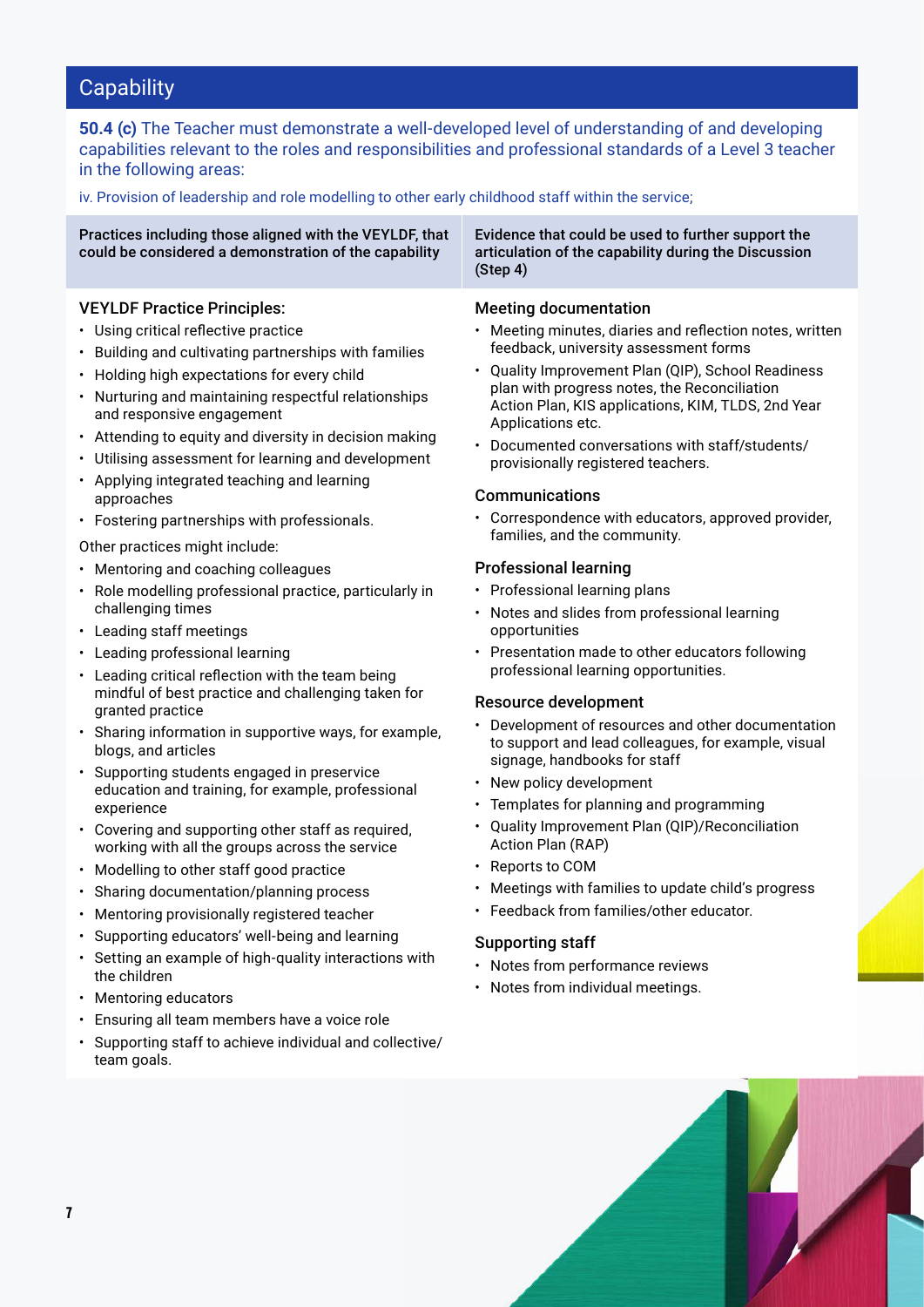**50.4 (c)** The Teacher must demonstrate a well-developed level of understanding of and developing capabilities relevant to the roles and responsibilities and professional standards of a Level 3 teacher in the following areas:

v. Provision of expert advice and support to parents and the broader community in the development and delivery of early childhood education;

#### **Practices including those aligned with the VEYLDF, that could be considered a demonstration of the Capability**

#### VEYLDF Practice Principles:

- Using critical reflective practice
- Building and cultivating partnerships with families
- Nurturing and maintaining respectful relationships and responsive engagement
- Attending to equity and diversity in decision making
- Fostering partnerships with professionals.

#### Other practices might include:

- Organising and facilitating parent-teacher meetings
- Working with allied health professionals
- Collaborating with First Nations community organisations and implementing learning into service practice
- Collaborating with local community organisations
- Organising and facilitating parent information sessions
- Inviting community members to speak to families about aspects of children's development, for example, PSFO's
- Working with other specialists NDIS, PSFO, KIS funding
- Sharing information gleaned at professional learning opportunities with families
- Designing and distributing information to families.

**Evidence that could be used to further support the articulation of the Capability during the Discussion (Step 4)**

**Program documentation** that supports parents and the broader community to understand the development and delivery of early childhood education, including:

- Observations of children's learning that are shared broadly
- The program or curriculum plan as communicated to families and educators, and the community
- Individualised learning plans
- Other program records and documentation (including digital documentation) that are shared with families and the community.

#### Communications

• Correspondence with families about the educational program and practice.

#### Service Philosophy

• Documentation that notes how the philosophy was developed, communicated, and utilised and shared broadly.

#### Data collection

• Surveys and results from educators and families used to shape the support given to families and the community.

#### Program development

- New program development, for example, breakfast club or natural kindergarten
- New program documentation outlining the benefits of these initiatives to families and community, for example, breakfast club or natural kindergarten
- Develop outreach type programs to support families and community
- Use of social media to communicate and advocate to families.

#### Professional learning

- Notes and slides from professional learning opportunities that focus on families and community engagement
- Presentation made to other educators following professional learning opportunities.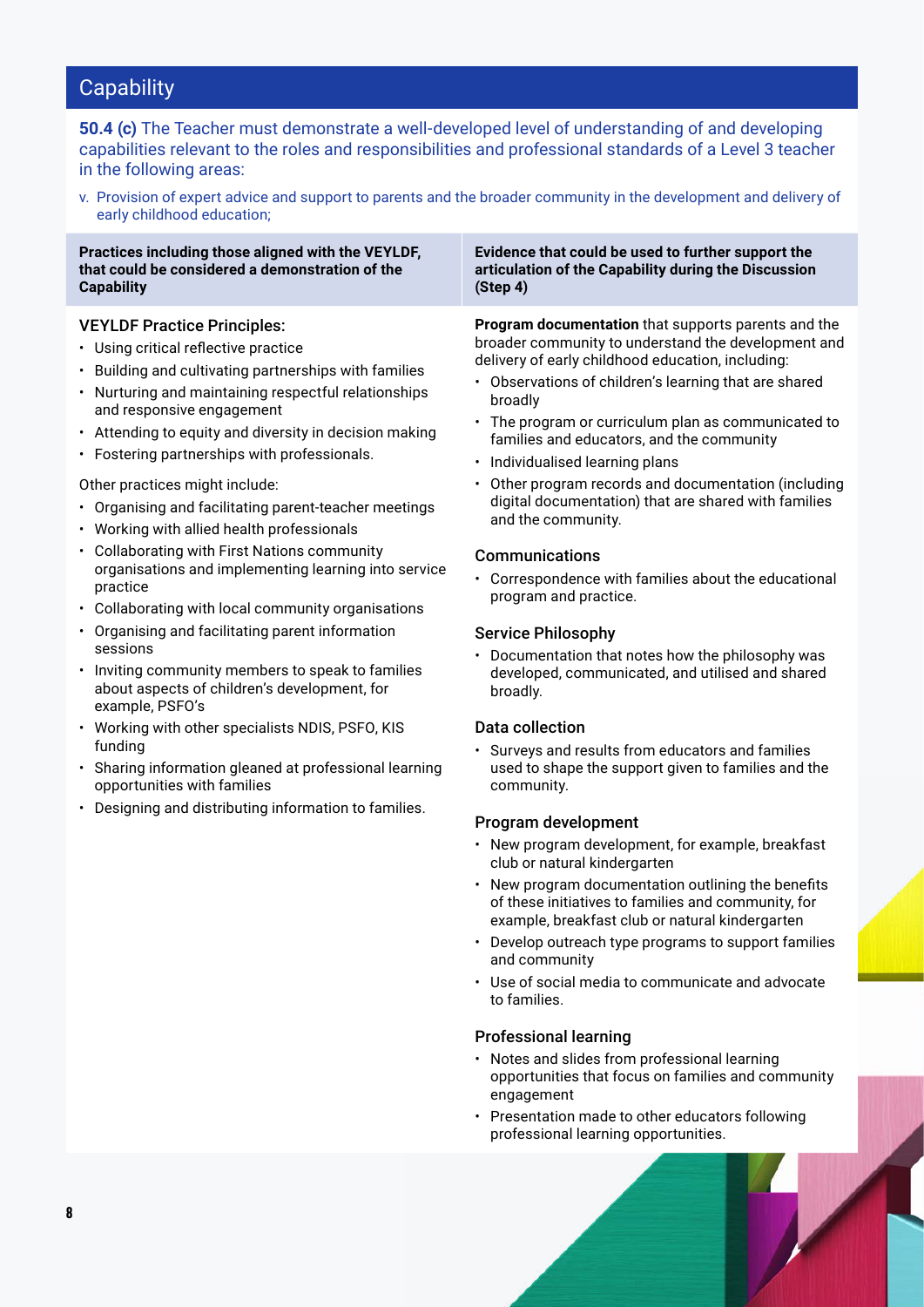**50.4 (c)** The Teacher must demonstrate a well-developed level of understanding of and developing capabilities relevant to the roles and responsibilities and professional standards of a Level 3 teacher in the following areas:

vi. Actively pursues opportunities to advocate on behalf of children and the development and delivery of early childhood education by working collaboratively and effectively with appropriate groups in the broader community;

#### Practices including those aligned with the VEYLDF, that could be considered a demonstration of the Capability

#### VEYLDF Practice Principles:

- Using critical reflective practice
- Building and cultivating partnerships with families
- Holding high expectations for every child
- Nurturing and maintaining respectful relationships and responsive engagement
- Attending to equity and diversity in decision making
- Fostering partnerships with professionals.

#### Other practices might include:

- Participating in local networks
- Participating in working groups and initiatives with the Department of Education and Training and local government
- Organising and facilitating conversations with local school leaders
- Working with other professionals advocating for the children's needs as they transition to school
- Participating in reviews of community health initiatives
- Collaborating with First Nations community organisations
- Collaborating with local community organisations
- Organising and facilitating parent information sessions and open days
- Inviting community members to speak to families about aspects of children's development, for example, PSFO's
- Working with other specialists NDIS, PSFO, KIS funding
- Sharing information gleaned at professional learning opportunities with families
- Designing and distributing information to communities about how to engage with the service dropping off recyclables, for example
- Writing for or participating in local media
- Engaging with local businesses to promote the role of the service
- Completing funding applications in collaboration with the approved provider
- Visit local politicians in collaboration with the approved provider to advocate for changes to early childhood policy and programs.

Evidence that could be used to further support the articulation of the Capability during the Discussion (Step 4)

#### Communications

• Correspondence (emails) with appropriate groups in the broader community advocating for the rights and best interests of children.

#### Meeting documentation

- Meeting schedules appropriate groups in the broader community
- Minutes, notes or reflections, appropriate groups in the broader community for example, schools or local government.

#### Service philosophy

• Documentation that notes how the philosophy was communicated with appropriate groups in the broader community.

#### Data collection

• Information from appropriate groups in the broader community that offer the service feedback about program operations.

#### The Reconciliation Action Plan

• The plan and accompanying documentation and/or the Narragunnawali Plan.

#### Professional learning

- Notes and slides from professional learning opportunities with and in connection to groups in the broader community
- Presentation made to other educators following professional learning opportunities.